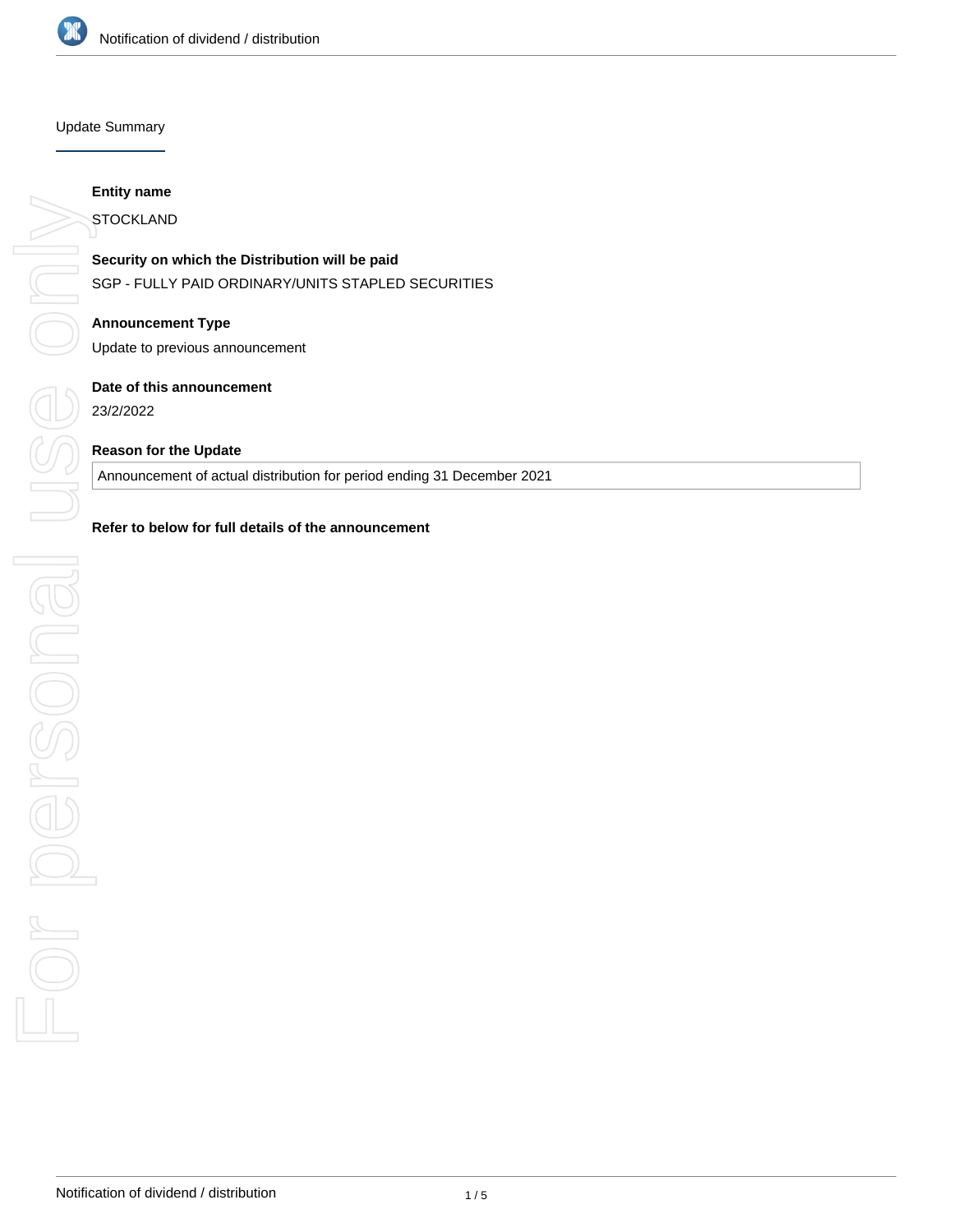

## Announcement Details

Part 1 - Entity and announcement details

## **1.1 Name of +Entity**

**STOCKLAND** 

**1.2 Registered Number Type** other

**Registration Number**

ABN 43 000 181 733 / ARSN 092 897 348

**1.3 ASX issuer code**

**SGP** 

#### **1.4 The announcement is** Update/amendment to previous announcement

## **1.4a Reason for update to a previous announcement**

Announcement of actual distribution for period ending 31 December 2021

**1.4b Date of previous announcement(s) to this update**

16/12/2021

## **1.5 Date of this announcement**

23/2/2022

## **1.6 ASX +Security Code SGP**

**ASX +Security Description** FULLY PAID ORDINARY/UNITS STAPLED SECURITIES

Part 2A - All dividends/distributions basic details

**2A.1 Type of dividend/distribution** Ordinary

**2A.2 The Dividend/distribution:**

relates to a period of six months

**2A.3 The dividend/distribution relates to the financial reporting or payment period ending ended/ending (date)** 31/12/2021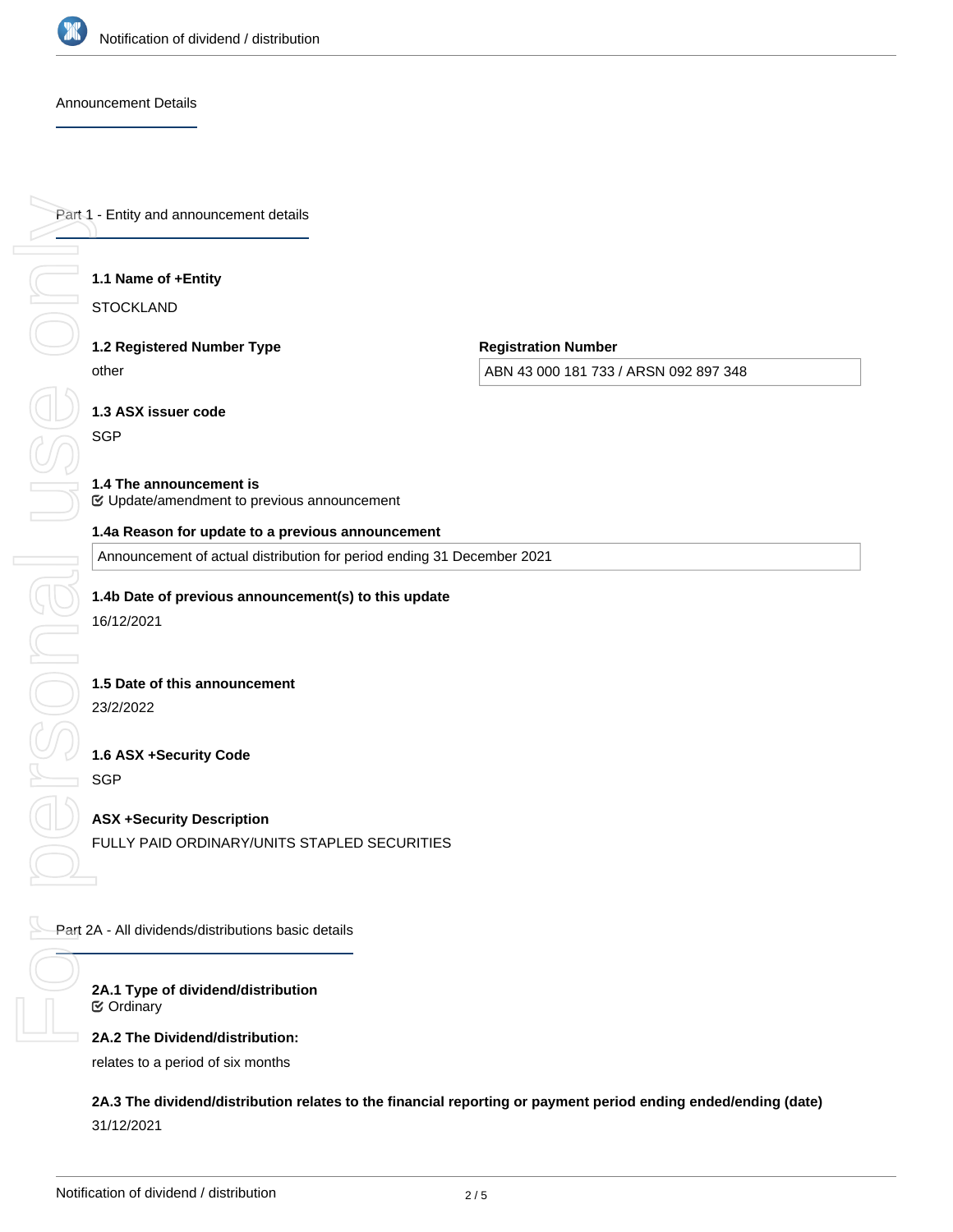## **2A.4 +Record Date**

31/12/2021

## **2A.5 Ex Date**

30/12/2021

## **2A.6 Payment Date**

28/2/2022

**2A.7 Are any of the below approvals required for the dividend/distribution before business day 0 of the timetable?**

- **•** Security holder approval
- **Court approval**
- **Lodgement of court order with +ASIC**
- **ACCC approval**
- **FIRB approval**
- $\bullet$ **Another approval/condition external to the entity required before business day 0 of the timetable for the dividend/distribution.**

No

 $\frac{1}{\sqrt{2}}$ 

## **2A.8 Currency in which the dividend/distribution is made ("primary currency")**

AUD - Australian Dollar

**2A.9 Total dividend/distribution payment amount per +security (in primary currency) for all dividends/distributions notified in this form**

**Estimated or Actual?** Actual

AUD 0.12000000

**2A.10 Does the entity have arrangements relating to the currency in which the dividend/distribution is paid to securityholders that it wishes to disclose to the market?** No

**2A.11 Does the entity have a securities plan for dividends/distributions on this +security?** We do not have a securities plan for dividends/distributions on this security

**2A.12 Does the +entity have tax component information apart from franking? Yes** 

Part 3A - Ordinary dividend/distribution FORSONAL USE ONLY

**3A.1 Is the ordinary dividend/distribution estimated at this time?** No

**3A.1a(i) Date that actual ordinary amount will be announced** 23/2/2022

**3A.1a Ordinary dividend/distribution estimated amount per +security** AUD 0.12000000

**Estimated or Actual?** Actual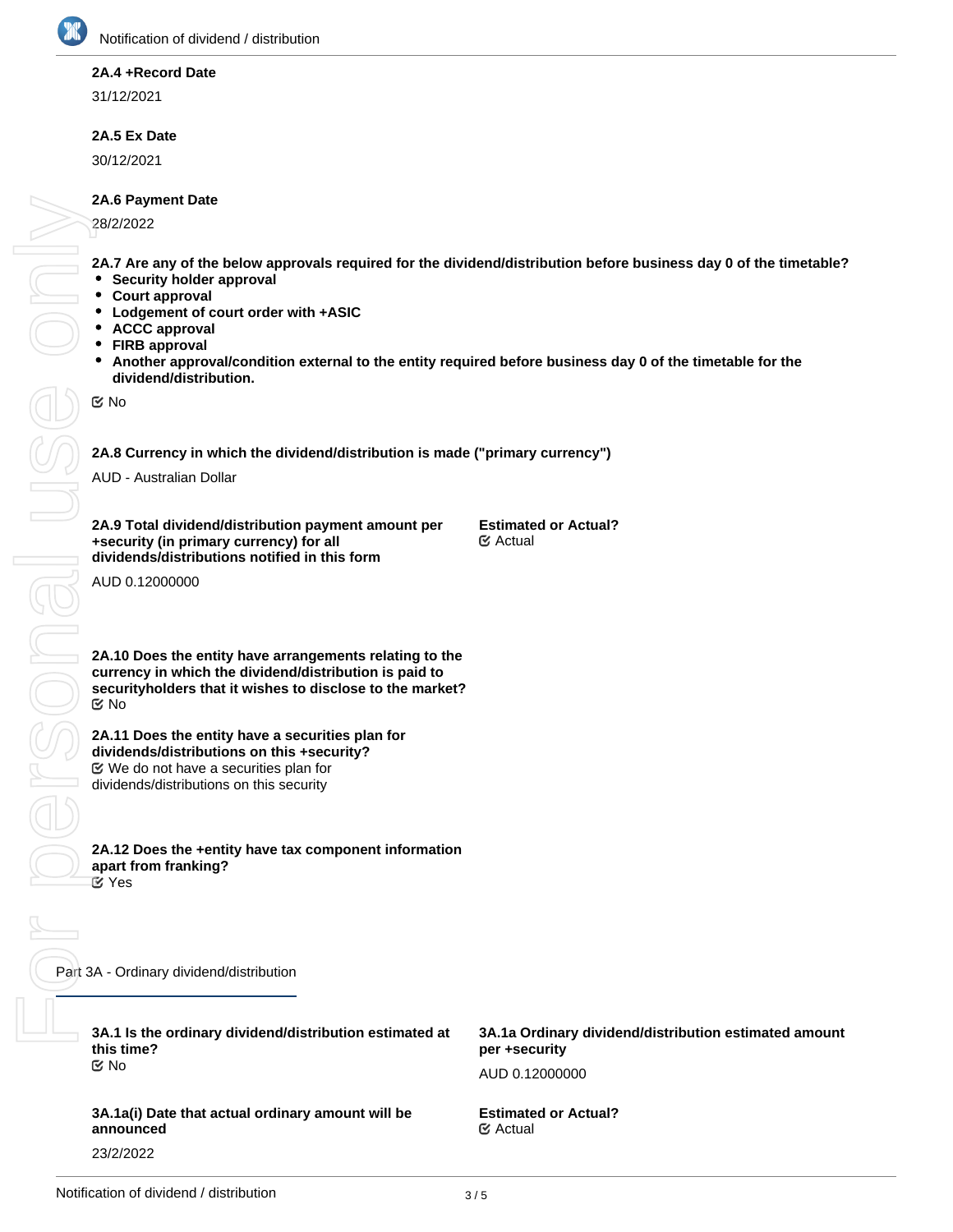

**security**

**3A.1b Ordinary Dividend/distribution amount per**

# AUD 0.12000000 **3A.2 Is the ordinary dividend/distribution franked? 3A.3 Percentage of ordinary dividend/distribution that is franked** 0.0000 % **3A.4 Ordinary dividend/distribution franked amount per +security** AUD 0.00000000 **3A.5 Percentage amount of dividend which is unfranked** 100.0000 % **3A.6 Ordinary dividend/distribution unfranked amount per +security excluding conduit foreign income amount** AUD 0.00000000 **3A.7 Ordinary dividend/distribution conduit foreign income amount per security** AUD 0.00000000 No

Part 3E - Other - distribution components / tax

## **3E.1 Please indicate where and when information about tax components can be obtained (you may enter a url).**

Stockland Investor Centre <https://www.stockland.com.au/investor-centre>(upon payment of final distribution for the year ended 30 June 2022)

3E.2 Please indicate the following information if applicable. (Refer Annual Investment Income Report specification for further information)

| <b>Field Name</b>                                                        | <b>AIIR Specification Reference</b> | Value | Estimated/Actual |
|--------------------------------------------------------------------------|-------------------------------------|-------|------------------|
| Interest                                                                 | 9.79                                |       |                  |
| Unfranked dividends not<br>declared to be conduit foreign 9.80<br>income |                                     |       |                  |
| Unfranked dividends declared 9.81<br>to be conduit foreign income        |                                     |       |                  |
| Assessable foreign source<br>income                                      | 9.91                                |       |                  |
| Tax-free amounts                                                         | 9.96                                |       |                  |
| Tax-deferred amounts                                                     | 9.97                                |       |                  |
| Managed investment trust<br>fund payments                                | 9.105                               |       |                  |